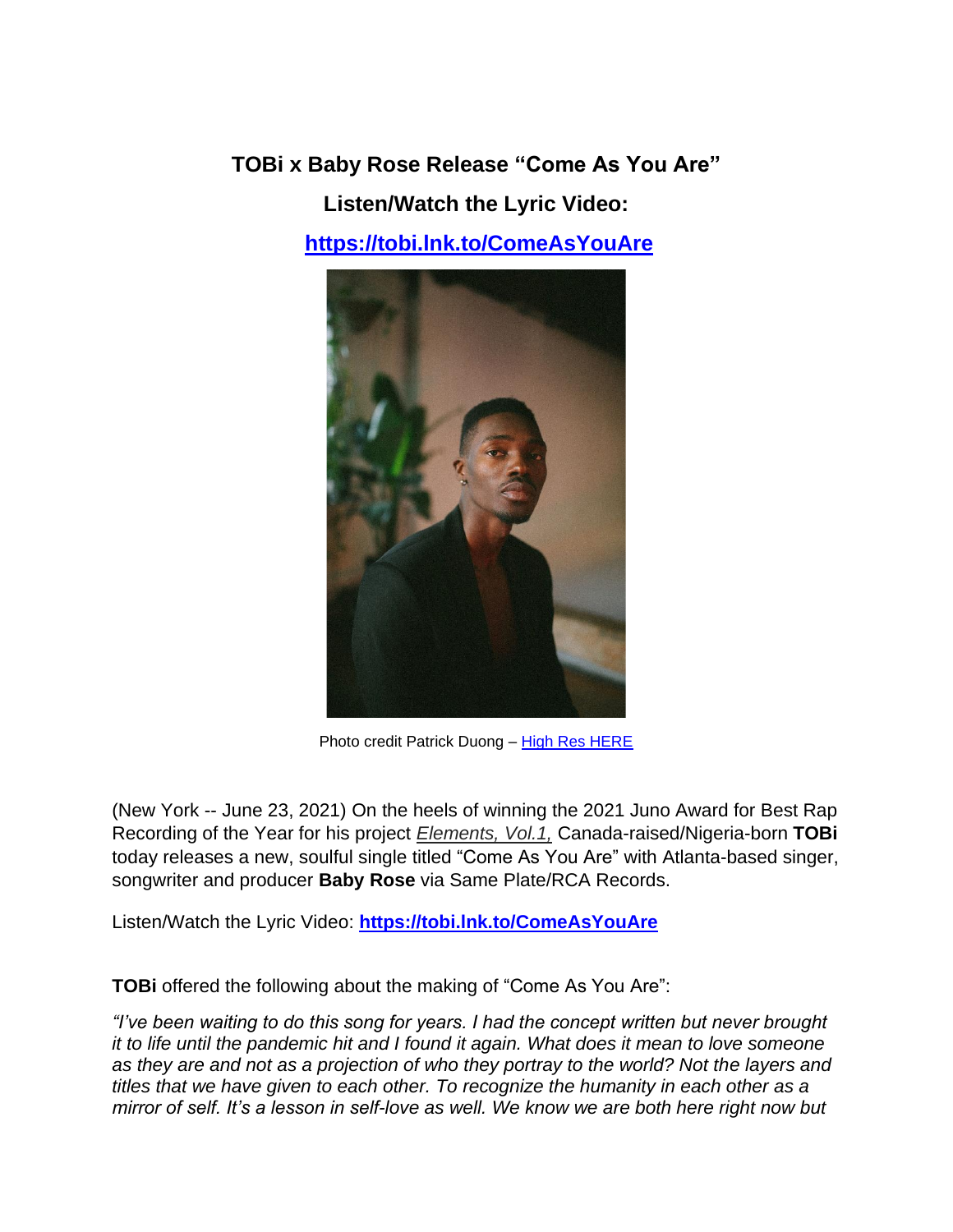*we have the potential to be greater versions of ourselves and I want to be there for your blossoming, as you'll be there for me. Sometimes we forget how the simplest things are often the most overlooked but the most important parts of who we are. Baby Rose delivered the perfect verse and was exactly how I envisioned what that night looked like."*

TOBI's latest single **"Don't Touch!"** was met with critical praise: *OkayPlayer* called it "infectious" and *COMPLEX* raved the "smooth production from Grammy winners Kaytranada and BADBADNOTGOOD*,* elevating (TOBi's) empowered musings on the hairy side of the Black experience to new heights." "**Family Matters"** featuring **Flo Milli** preceded "Don't Touch**!**" with *Atwood* describing it as a "dynamic" and "impassioned reboot." *Highsnobiety* concurred declaring it a "formidable pairing."



Cover Art: High Res [HERE](https://sm01.box.com/s/urytcb7seha05hye1dbzx2bf3az3lzd3)

## **About TOBi**

2021 Juno Award winning artist **TOBi** released his music project *ELEMENTS, Vol. 1* in fall 2020, heralded by the critics, combining hip-hop, R&B, soul, grime & Afrobeats. The project features some of TOBi's favorite producers & musicians worldwide and embodies the sounds and music that have influenced his artistry. TOBi was voted by *Complex Magazine as* "a top artist to watch" and has received critical praise from *[Interview Magazine](https://www.interviewmagazine.com/music/tobi-is-listening-to-outkast-nina-simone-and-the-tarzan-soundtrack)*, *Pitchfork*, *Vogue, Teen Vogue, L'Officiel, Paper, Billboard, Rolling Stone, Clash, OkayAfrica, Flaunt, Exclaim!, Refinery29, Essential Homme, COLORS*, and many more. The rising star announced his partnership with Same Plate Entertainment/RCA Records last year and **has enjoyed over 41 million streams globally.** Prior to *ELEMENTS*, TOBi released his debut album *STILL* in May of 2019 followed by a deluxe edition, exploring themes of vulnerability, post traumatic growth, self-reflection and masculinity in his time emigrating from Nigeria to Canada. STILL's release was followed by two new singles "Holiday" produced by !llmind, "Paid," the "City Blues Remix" featuring The Game, the "180 Remix" featuring Kemba and the "24" remix featuring all Torontonians SHAD, Haviah Mighty, Jazz Cartier and Ejji Smith.